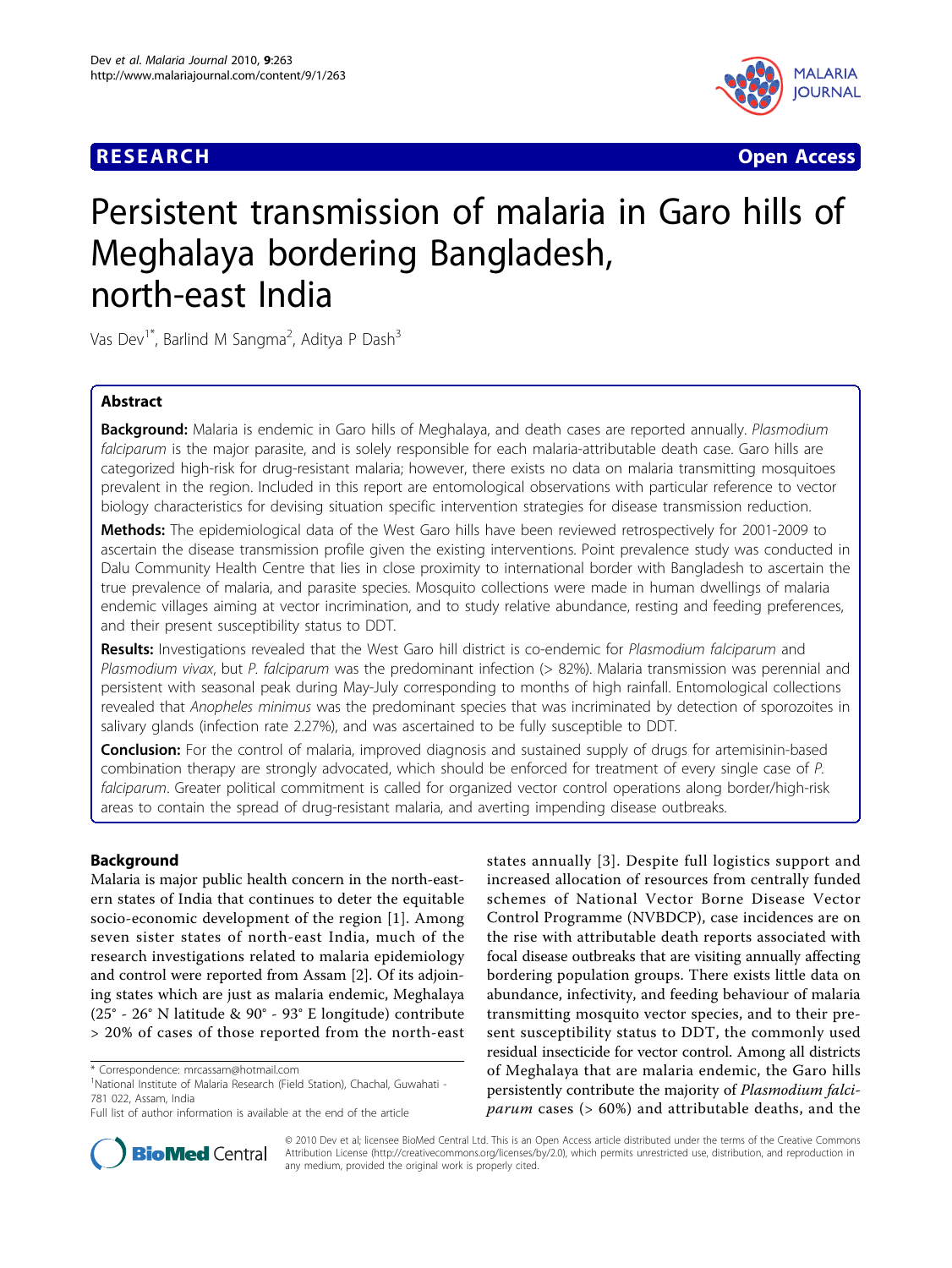<span id="page-1-0"></span>district is categorized high-risk for drug-resistant malaria (source, state health directorate). In understanding the local disease epidemiology for disease prevention and containment, the objectives of the present study were to review the malaria situation retrospectively for the years between 2001 - 2009 under present disease surveillance, and report entomological observations with particular reference to vector biology characteristics for devising situation specific intervention strategies for disease transmission reduction. The study had the approval of the institutional ethics committee.

# Methods

#### Study area

The investigations were focused in the West Garo Hill district that is prone to focal disease outbreaks characterized by an increase in P. falciparum cases and associated deaths ascribed to multi-drug resistant malaria. The district is mostly hilly bounded by interstate border with Assam to the North, and international border with Bangladesh to the South (Figure 1). The terrain is difficult, population is sparse, and tribal aborigines are the majority ethnic population (> 70%), living in rural areas and practicing shifting paddy cultivation for subsistence. It rains heavily during May to September, and the total rainfall varies from 2.5 - 4.5 meters annually. During these months, many of the foothill villages are affected by waves of flash floods limiting access to healthcare services. For most of the year, average temperatures (23 - 28°C) and relative humidity ( $>$  70%) are conducive for mosquito breeding and longevity permitting perennial transmission.

#### Disease surveillance and control interventions

In West Garo Hill district, there are 24 Primary Health Centers/Community Health Centers each of which has diagnostic and treatment facilities for malaria that serve as reporting centre for malaria incidence under NVBDCP. The data on malaria incidences from all sources, i.e., active fever surveillance based on fortnightly domiciliary visits, passive case detection (malaria clinic), and mass and contact surveys were pooled monthly/annually. For vector control interventions, annual two rounds of residual spraying of DDT @ 1 gm per square meter were conducted in areas reporting high incidence of P. falciparum cases and attributable deaths, of which first round was usually conducted during March - May, and second beginning July to be completed by end of September each year. Other measures included provision for focal spraying (in areas reporting disease outbreaks characterized by high rise in case incidences), impregnation of community-owned mosquito nets, and supply of mosquito net gratis in below poverty population groups. In addition, programmes of health education and awareness for self-protection supported by media and non-governmental organizations were routinely conducted particularly during months of

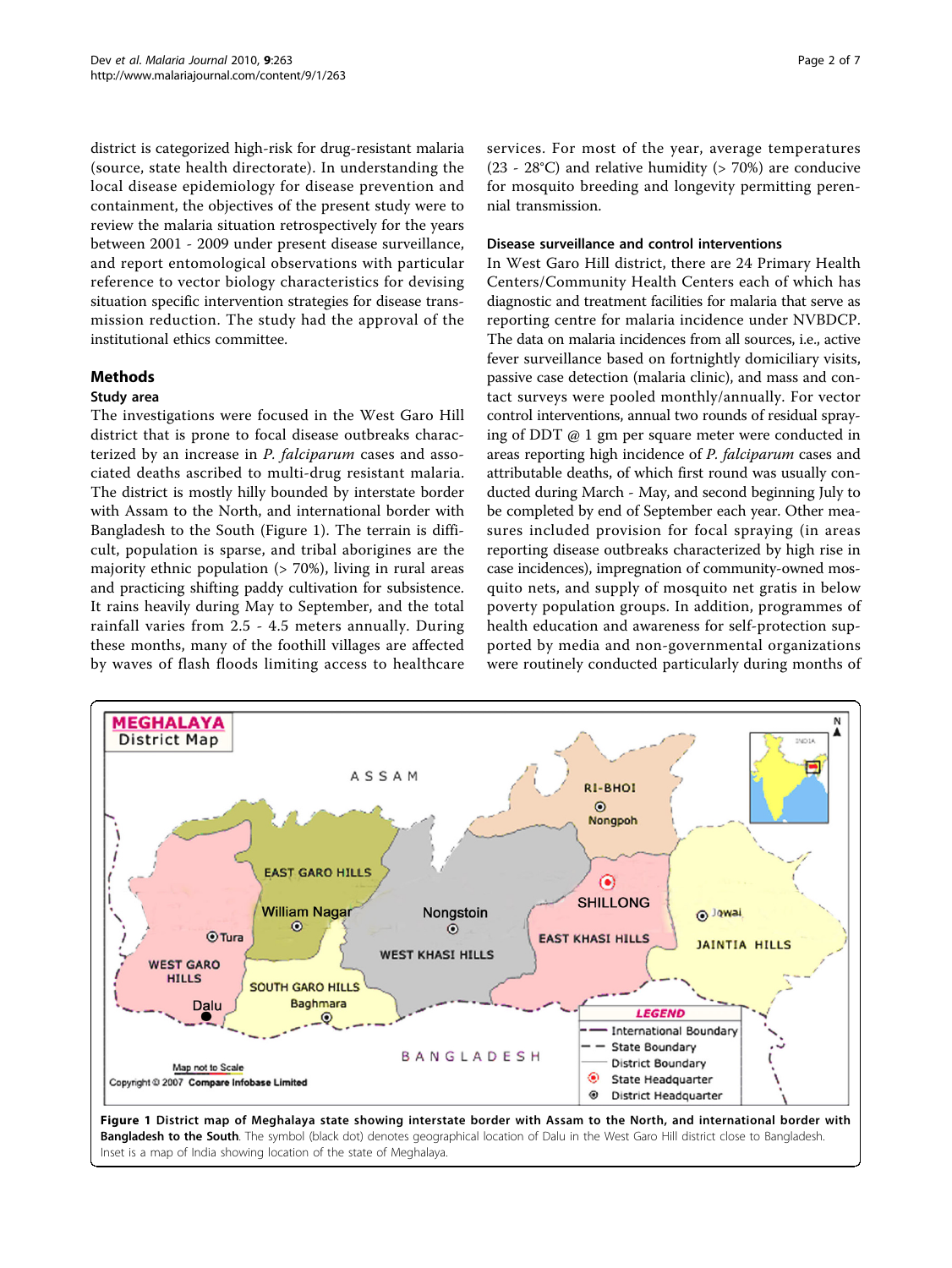high transmission period. The anti-parasite measures included chemotherapy for every single confirmed cases of malaria by anti-malarial drug policy in force that was subject to revision periodically. Chloroquine was the drug of choice up until 2004, when it was replaced by sulphadoxine-pyrimethamine, and beginning 2007, it was changed over to combination therapy (artesunate + sulphadoxinepyrimethamine) for treatment of P. falciparum cases. Re-orientation and training programmes for health personnel are conducted annually as capacity building exercises for strengthening healthcare services particularly in high-risk areas.

# Entomological techniques

Although malaria cases are reported across the district, there is greater concentration of cases in foothill villages that lie close to inter-state/inter-country borders. Thus, to ascertain the prevalent anopheline mosquito species, daytime resting collections were made by experienced insect collectors in malaria endemic villages of the Dalu Community Health Centre that lie close to the international border with Bangladesh (Figure [1](#page-1-0)). Mosquitoes adults resting on walls and household articles in human dwellings (indoors) were sampled during early hours (07:00 -09:00 h), and were identified using regional pictorial taxonomical keys to the species level for relative abundance expressed as person hour density. In addition dusk-to-dawn (18:00 - 05:00 h) human landing catches were made in house dwellings (both indoors and outdoors) on the hourly basis to ascertain the biting behaviour of mosquitoes for predilection for human host for which informed consent was taken from the participating volunteers. The mosquitoes collected of both sources were dissected in 0.9% saline for detection of sporozoite infection in salivary glands. The entomologic inoculation rate (EIR) was calculated as the product of human mosquito landing rate and the proportion of mosquitoes carrying sporozoite infection. The mosquito species thus incriminated were subject to insecticide susceptibility test against DDT (4%) using standard WHO diagnostic test kit procedures.

# Parasitological investigations

To ascertain the true disease prevalence and parasite species, besides malaria clinic (passive case detection), active fever surveillance was instituted in villages of Dalu Community Health facility for the duration of the study period (May - June 2007). Subjects reporting fever or with history of fever over past few days (clinical cases) were screened for malaria parasite in peripheral finger prick blood-smear using gold standard microscopic technique. Both thick and thin blood-smears stained with Jaswant Singh Bhattacharya (JSB) stain were examined for at least 100 microscopic fields for malaria parasite and species identification before declaring slide negative. Malaria positive cases were administered anti-malarial drugs as per existing national drug policy in force under medical supervision.

# Results

# Malaria morbidity and seasonal prevalence

The available data on malaria-attributable morbidity for the years 2001 - 2009 are presented in Table [1.](#page-3-0) For each year, the annual blood examination rate (% of population screened) was > 10% (the expected rate of fever prevalence in the communities), and considered adequate as per guidelines of the National Vector Borne Disease Control Programme. The overall smear parasite rate (SPR) for the year ranged from 6.4% in 2002 to 18.8% in 2009. Similar trends were seen for annual parasite incidences (API) that varied from 12.9 to 68.3 confirmed cases per thousand population/year. Considered for the given year, of total cases confirmed positive, P. falciparum was the predominant infection (> 98%), all others were Plasmodium vivax cases. Malaria cases were recorded in all months, however, with the commencement of the rainy season in April, there was sudden rise in cases beginning May that peaked during May - July (Table [2](#page-3-0)). These were also the months of high rainfall. Beginning August, there was steady decline in cases but numbers varied with record low during January - April corresponding to dry months/low rainfall. The transmission profile was quite consistent for the years reported but the intensities varied (Figure [2\)](#page-4-0). The cases registered were the highest in 2009, but P. falciparum was the major parasite for all months and years together. Death cases confirmed to be due P. falciparum malaria were recorded each year, and varied from 15 in 2001 to 98 in 2007, and comprised all age-groups of both sexes equally  $(x^2 = 0.111, P = 0.70)$ . The point prevalence study in Dalu Community Health Centre of the district that lies in close proximity to Bangladesh border revealed that malaria was common ailment in all age groups, and overall parasite rate was 18.2 per cent (207/ 1136) among those reporting fever (Table [3](#page-4-0)). Of total confirmed positive cases by microscopic examination of blood-smear, P. falciparum constituted 82.6%, and the remaining were P. vivax cases.

# Entomological observations

# Mosquito abundance, biting behaviour and infectivity

Indoor day-resting collections from human dwellings revealed that Anopheles aconitus, Anopheles annularis, Anopheles minimus and Anopheles vagus were prevalent, and their densities varied from 0.05 to 3.18 per person/ hour (Table [4](#page-5-0)). Of these, An. vagus and An. minimus were common catch constituting bulk of mosquito collections. The majority of An. minimus collected were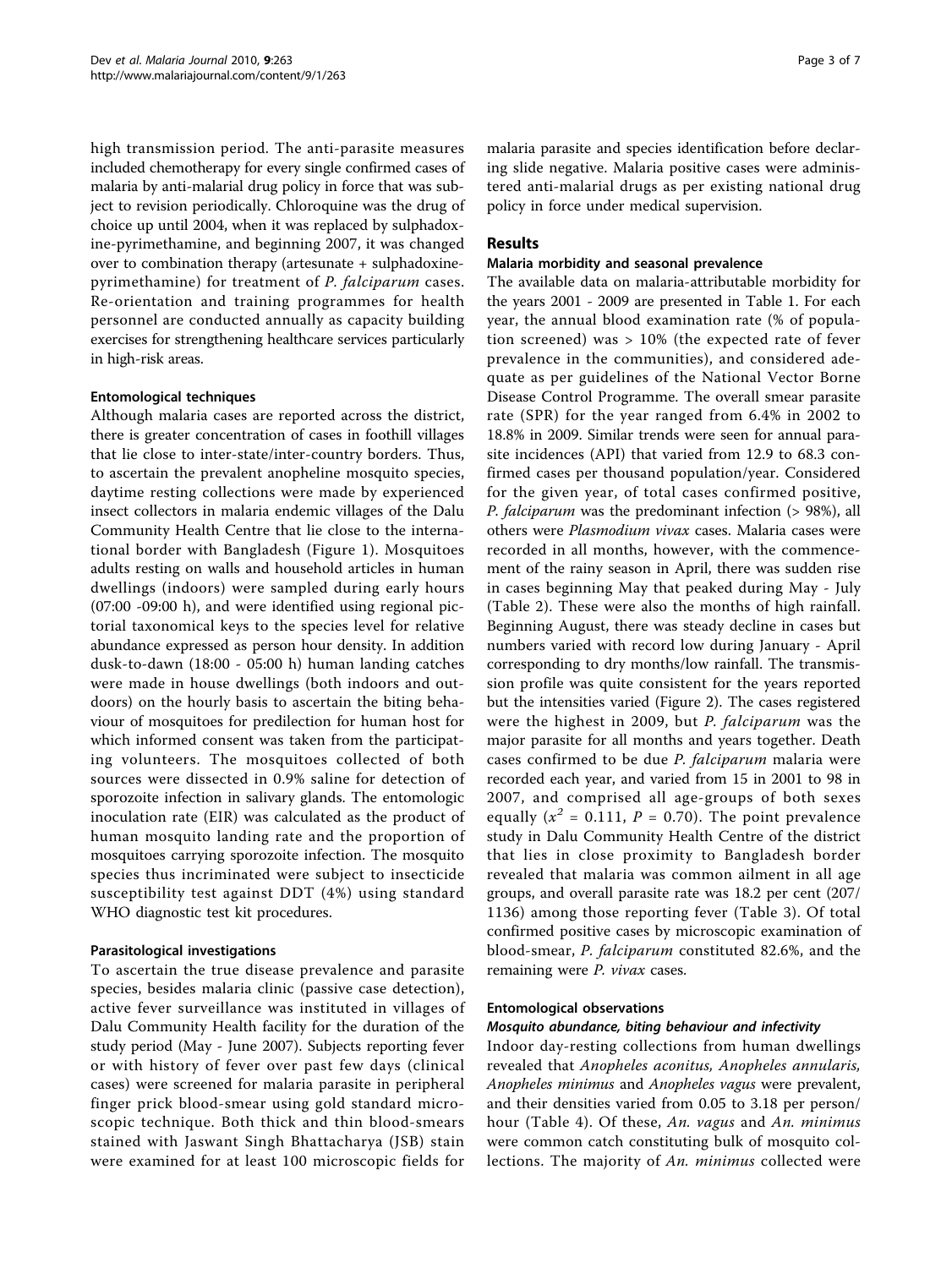| Year | Population |          | No. and (%) of blood-smears                                   |                                      | % of positive<br>blood-smears<br>with<br>P. falciparum | Annual<br>parasite<br>incidence<br>(no. of cases<br>per 1000<br>population) | Annual blood examination rate<br>(% of population checked) | Death<br>cases |
|------|------------|----------|---------------------------------------------------------------|--------------------------------------|--------------------------------------------------------|-----------------------------------------------------------------------------|------------------------------------------------------------|----------------|
|      |            | Examined | <b>Positive for</b><br>malaria<br>parasite<br>(parasite rate) | <b>Positive for</b><br>P. falciparum |                                                        |                                                                             |                                                            |                |
| 2001 | 537346     | 103371   | 8053 (7.7)                                                    | 7971                                 | 98.9                                                   | 14.9                                                                        | 19.2                                                       | 15             |
| 2002 | 550691     | 110371   | 7108 (6.4)                                                    | 7075                                 | 99.5                                                   | 12.9                                                                        | 20.0                                                       | 21             |
| 2003 | 563120     | 87753    | 8910 (10.1)                                                   | 8862                                 | 99.5                                                   | 15.8                                                                        | 15.5                                                       | 25             |
| 2004 | 570492     | 106095   | 9646 (9.0)                                                    | 9568                                 | 99.1                                                   | 16.9                                                                        | 18.5                                                       | 26             |
| 2005 | 574478     | 92743    | 8583 (9.2)                                                    | 8533                                 | 99.4                                                   | 14.9                                                                        | 16.1                                                       | 20             |
| 2006 | 578683     | 131449   | 15203 (11.5)                                                  | 15091                                | 99.2                                                   | 26.2                                                                        | 22.7                                                       | 36             |
| 2007 | 606062     | 151639   | 21057 (13.8)                                                  | 20914                                | 99.3                                                   | 34.7                                                                        | 25.0                                                       | 98             |
| 2008 | 630068     | 160675   | 23757 (14.7)                                                  | 23658                                | 99.5                                                   | 37.7                                                                        | 25.5                                                       | 31             |
| 2009 | 642139     | 232318   | 43879 (18.8)                                                  | 43694                                | 99.5                                                   | 68.3                                                                        | 36.1                                                       | 67             |

<span id="page-3-0"></span>

|  | Table 1 Malaria-attributable morbidity in the West Garo hill district of Meghalaya, India* |  |  |  |  |
|--|--------------------------------------------------------------------------------------------|--|--|--|--|
|--|--------------------------------------------------------------------------------------------|--|--|--|--|

\*Source, State Health Directorate of Meghalaya

fully fed, semi-gravid or gravid, of which 39% were parous. These data were corroborated by indoor and outdoor human landing catches in the dusk-to-dawn mosquito collections (based on one night) in which An. minimus was the most predominant anopheline mosquito species.

The mosquito biting rate per person/night was 4 and 2 indoor and outdoor respectively, whereas only single Anopheles baimaii (formerly species D of Anopheles dirus) was captured indoors. The peak biting activity of An. minimus occurred during midnight 00 to 02:00 h. However, Culex species that were most abundant mosquito actively searched human host almost throughout the night, and biting rate were 16 and 11 per person/ night indoor and outdoors respectively. Of total mosquitoes dissected, An. minimus were incriminated by

Table 2 Meteorological data and monthly distribution of malaria cases in the West Garo hill district of Meghalaya, India (Source, State Health Directorate of Meghalaya)

| Month<br>(2006) |                      |                         |                                     | Meteorological data |                                                 | No. of<br>blood-<br>smears<br>examined | No. (%) of blood-smears              |                                 | Monthly parasite<br>incidence (no. of cases<br>per 1000 population) | Death<br>cases |
|-----------------|----------------------|-------------------------|-------------------------------------|---------------------|-------------------------------------------------|----------------------------------------|--------------------------------------|---------------------------------|---------------------------------------------------------------------|----------------|
|                 | Rain<br>fall<br>(mm) | No. of<br>rainy<br>days | <b>Temperature</b><br>$(^{\circ}C)$ |                     | Average<br>Relative<br><b>Humidity</b><br>(%RH) |                                        | <b>Positive for</b><br>P. falciparum | <b>Positive for</b><br>P. vivax |                                                                     |                |
|                 |                      |                         | Max                                 | Min                 |                                                 |                                        |                                      |                                 |                                                                     |                |
| January         | $\circ$              | $\circ$                 | 28.0                                | 10.0                | 65                                              | 3891                                   | 256 (6.6)                            | 01(0.03)                        | 0.44                                                                | $\mathbf{0}$   |
| February        | 26.8                 | 3                       | 35.1                                | 20.2                | 65                                              | 4586                                   | 272 (5.9)                            | 0(0)                            | 0.47                                                                | $\circ$        |
| March           | 12.2                 | $\overline{2}$          | 35.0                                | 20.0                | 58                                              | 6097                                   | 452 (7.4)                            | 08(0.1)                         | 0.79                                                                | $\circ$        |
| April           | 204.6                | 9                       | 27.7                                | 25.0                | 67                                              | 5324                                   | 420 (7.9)                            | 10(0.2)                         | 0.74                                                                | 3              |
| May             | 708.2                | 19                      | 27.4                                | 24.0                | 72                                              | 10108                                  | 1207 (11.9)                          | 23(0.2)                         | 2.12                                                                | 8              |
| June            | 442.8                | 20                      | 27.0                                | 24.4                | 76                                              | 19484                                  | 2192 (11.3)                          | 07(0.04)                        | 3.80                                                                | 3              |
| July            | 463.2                | 24                      | 28.2                                | 27.0                | 73                                              | 21329                                  | 2957 (13.9)                          | 12 (0.06)                       | 5.13                                                                | 5              |
| August          | 246.2                | 20                      | 29.2                                | 26.0                | 74                                              | 11623                                  | 1500 (12.9)                          | 03(0.03)                        | 2.59                                                                | $\overline{2}$ |
| September       | 318.4                | 19                      | 28.2                                | 25.1                | 75                                              | 9913                                   | 886 (8.9)                            | 0(0)                            | 1.53                                                                | $\circ$        |
| October         | 189.8                | 10                      | 29.0                                | 25.9                | 68                                              | 15867                                  | 1929 (12.2)                          | 10(0.06)                        | 3.35                                                                | $\overline{4}$ |
| November        | $\circ$              | $\circ$                 | 26.9                                | 24.1                | 71                                              | 12107                                  | 1230 (10.2)                          | 08 (0.07)                       | 2.14                                                                | 7              |
| December        | $\circ$              | $\circ$                 | 24.9                                | 21.8                | 74                                              | 11120                                  | 1790 (16.1)                          | 30(0.3)                         | 3.14                                                                | $\overline{4}$ |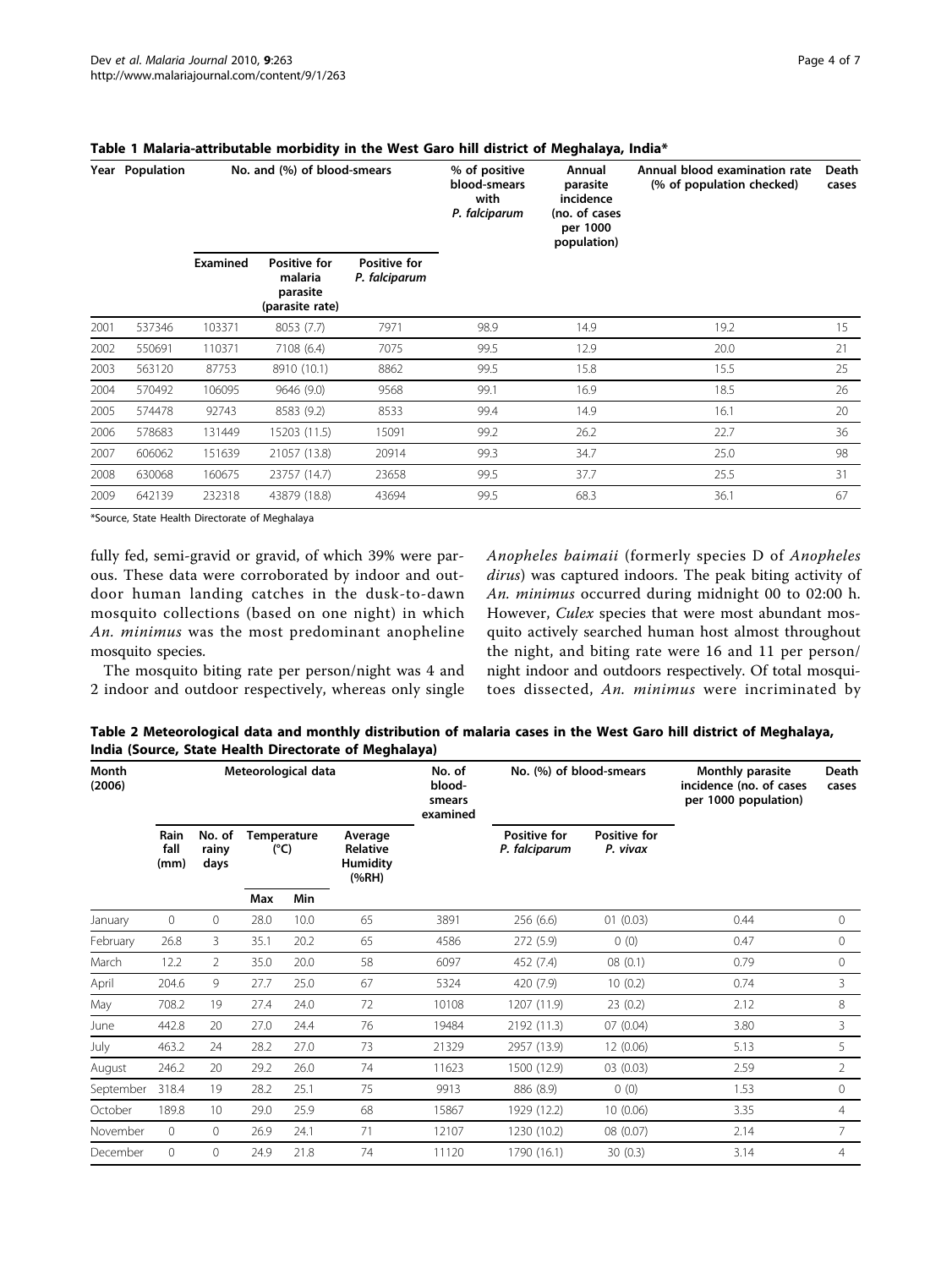<span id="page-4-0"></span>

detection of sporozoites in salivary glands, and infection rate was 2.27% (2/88); all other mosquito species were sporozoite negative. Given the data on mosquito biting rate and sporozoite infectivity, the entomologic inoculation rate (a product of sporozoite infection rate  $\times$  the human mosquito-biting rate) for both indoor and outdoor was 0.090 and 0.045 respectively. The locally collected adult mosquito populations of An. minimus when subjected to DDT (4%) susceptibility test (the residual insecticide in use for vector control) resulted in 100% mortality post 24 h exposure, and was observed to be consistent for the two replicates of 15 mosquitoes each, thus ascertained to be fully susceptible at given diagnostic concentration.

# **Discussion**

In north-east India, disease distribution is geographically restricted but remains entrenched in population groups living in poverty particularly in foothill villages/interborder areas [[4\]](#page-6-0). The Garo hill districts in Meghalaya persistently contributed most cases and malaria-attributable deaths, and deserve priority for strengthening interventions. The problem is complex along international borders of the northeast due to poor inter-country coordinated vector control interventions, illiteracy, difficult terrain and poor access to healthcare services [[5\]](#page-6-0). The highest death toll of 98 in 2007 was ascribed to focal disease outbreaks along Indo-Bangla border, and every single death was confirmed to be due to P. falciparum malaria that is widely prevalent and believed to be multi-drug resistant [[6\]](#page-6-0). Most death cases that were preventable occurred of complications arising due to late reporting and consequent delayed treatment (source, state health directorate). The disease burden due to malaria is estimated to be much higher for many clinical and death cases for which no blood-smear report was available were excluded from the surveillance data [[7](#page-6-0)]. From the point prevalence study, it was revealing that the relative abundance of P. falciparum cases was lower (82%) than what is being reported under state surveillance accounting for 99% of the reported cases (Table [1](#page-3-0), 3). Seemingly for want of laboratory expertise, many P. vivax cases perhaps were misdiagnosed as P. falciparum by state technicians amounting to unwarranted use of anti-malarials. The fact that mixed infections of both the prevalent parasite species were not observed underlines that the transmission intensity is low-to-moderate. The unusual high rise in reported cases, however, beginning 2007 (formerly underreported) could be ascribed to induction of rapid

Table 3 Prevalence of malaria in Dalu Community Health Centre, West Garo hill district of Meghalaya, India\*

| Age group in<br>years | No. of blood- smears<br>examined | No. & (%) of smears positive for<br>malaria | No. & (%) of malaria cases positive for<br>P. falciparum |
|-----------------------|----------------------------------|---------------------------------------------|----------------------------------------------------------|
| 1 - 4                 | 283                              | 58 (20.5)                                   | 46 (79.3)                                                |
| $5 - 8$               | 245                              | 51 (20.8)                                   | 42 (82.3)                                                |
| $9 - 14$              | 205                              | 53 (25.8)                                   | 44 (83.0)                                                |
| >15                   | 403                              | 45 (11.2)                                   | 39 (86.7)                                                |
| <b>Total</b>          | 1136                             | 207 (18.2)                                  | 171 (82.6)                                               |

\*Study period, May - June 2007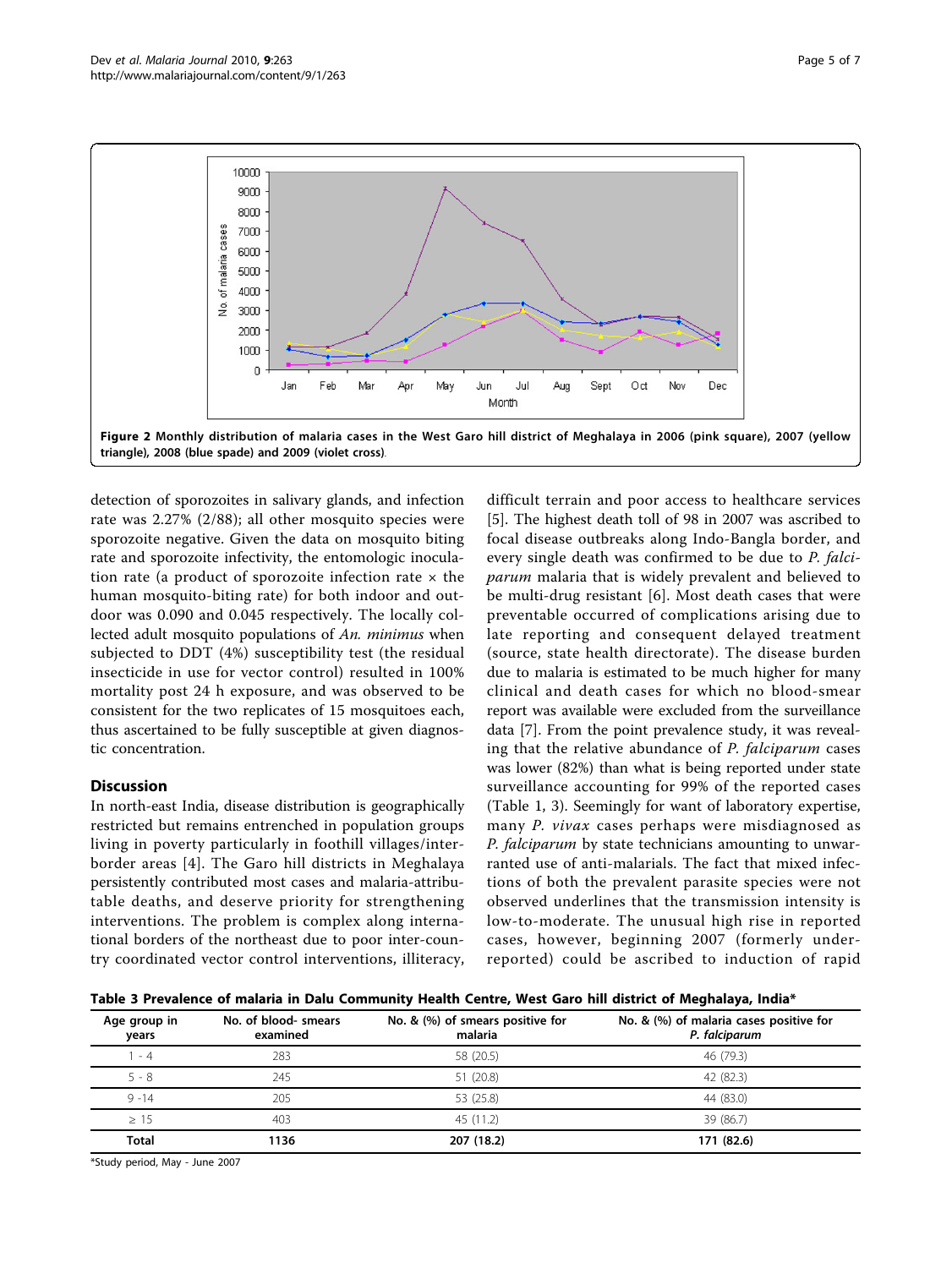| <b>Mosquito species</b> | No. mosquitoes<br>collected | Abdominal condition** |    |    |    | Density per person hour<br>(person hours $=$ 39) | <b>Vector incrimination</b> |                               |
|-------------------------|-----------------------------|-----------------------|----|----|----|--------------------------------------------------|-----------------------------|-------------------------------|
|                         |                             | UF                    | FF | SG | G  |                                                  | No. dissected               | Sporozoite Infection rate (%) |
| An. aconitus            | 02                          |                       |    |    |    | 0.05                                             |                             | 0(0)                          |
| An. annularis           | 02                          |                       |    |    |    | 0.05                                             | 02                          | 0(0)                          |
| An. minimus             | 24                          |                       | २२ | 48 | 39 | 3.18                                             | 88                          | 2(2.27)                       |
| An. vagus***            |                             |                       |    |    |    | 3.13                                             |                             | 0(0)                          |

<span id="page-5-0"></span>Table 4 Relative abundance and dissection records of anopheline mosquito species from human dwellings (indoor) in malaria endemic villages of Dalu Community Health Centre of the West Garo hill district of Meghalaya, India\*

\*Study period: May - June 2007

\*\*  $UF =$  Unfed,  $FF =$  Fully fed,  $SG =$  Semi gravid,  $G =$  Gravid

\*\*\* Abdominal condition not scored due to zoophilic nature/lesser significance

diagnostic kits (RDKs) for on-the-spot diagnosis by female Accredited Social Health Activists (ASHA) workers in door-to-door surveillance. From the presented data, it was evident that disease transmission is not only perennial but persistent calling for concerted efforts in devising appropriate interventions in place for much needed transmission reduction. It is widely believed that these pockets serve as reservoirs of drug-resistant strains that are fast evolving due to mixing of strains owing to population movement across borders with an opportunity to spread through anthropophilic mosquito vectors that are widely prevalent [[8](#page-6-0)].

The present study clearly established that An. minimus is the major vector in Garo hills based on detection of sporozoite infection in the salivary glands. The morphologically identified populations of this species complex in north-east have earlier been characterized to be An. minimus based on molecular data [[9,10\]](#page-6-0). Even though An. minimus mosquitoes were highly susceptible to DDT, but transmission continued uninterrupted largely due to poor quality spray coverages, and high refusal rates by the communities making it inadequate intervention. The local agricultural practice of shifting cultivation made it difficult for effective surveillance during the period (May - September) which somehow coincided with the high transmission period. This practice presumably resulted in parasite reservoir for many individuals remained untreated rendering them asymptomatic carriers. In north-eastern states, 10-30 per cent of malaria endemic communities are reported to be asymptomatic cases, which are unlikely to seek treatment [[11](#page-6-0)]. Apparently, both the inadequate interventions against vector mosquito populations and parasite reservoir in the communities facilitated the year-round transmission observed. In the adjoining state of Assam with similar transmission dynamics, risk factor is assessed to be much greater in foothill/inter-border villages for infective mosquito bites calling far greater allocation of resources for effective control [[12](#page-6-0)]. Among other documented vector species in the northeast, of An. dirus species complex, the role An. baimaii (populations of which have been characterized by molecular evidence) could not be clearly substantiated in this locality [[13\]](#page-6-0). Seemingly, its numbers are dwindling due to deforestation at the expense of population explosion and increased acreage under paddy cultivation. Given the entomologic inoculation rates, the transmission intensity is estimated to be low-to-moderate. However, there is every risk of replacement of P. vivax with that of drug-resistant *P. falciparum* as that has been reported in central India in similar physiographic locales [\[14\]](#page-6-0).

It is satisfying that the given the present scenario, interventions are currently being strengthened by increased allocation under Global Fund to fight against AIDS, Tuberculosis and Malaria (GFATM) by additional tools, i.e., the impregnation of community-owned mosquito nets, provision of mosquito net especially for below poverty line families, wide access to effective chemotherapy using artemisinin-based combination therapy (ACT), improved disease surveillance and diagnosis using RDKs, induction of ASHA female workers for early diagnosis, increased involvement of Non Governmental Organizations and civic societies. Aiming at containment of drug-resistant malaria prevalent in Garo hills, we strongly advocate sustained interventions ensuring supply of ACT which should be enforced for treatment of every single case of P. falciparum. The therapeutic response to ACT presently in force (artesunate + sulphadoxine-pyrimethamine) has been assessed to be adequate (unpublished observations), and holds good promise in rolling back malaria, and saving lives [[15](#page-6-0)-[17\]](#page-6-0). To avert the malaria disaster, strengthening of healthcare services in the periphery where there is need most for better case management, enhanced DDT spray coverage by making it a community-based activity, increased awareness on disease prevention, and greater political commitment for organized control operations along border/high-risk areas are strongly recommended. It is believed that in areas with low-to-moderate transmission, rolling back malaria is possible with all these